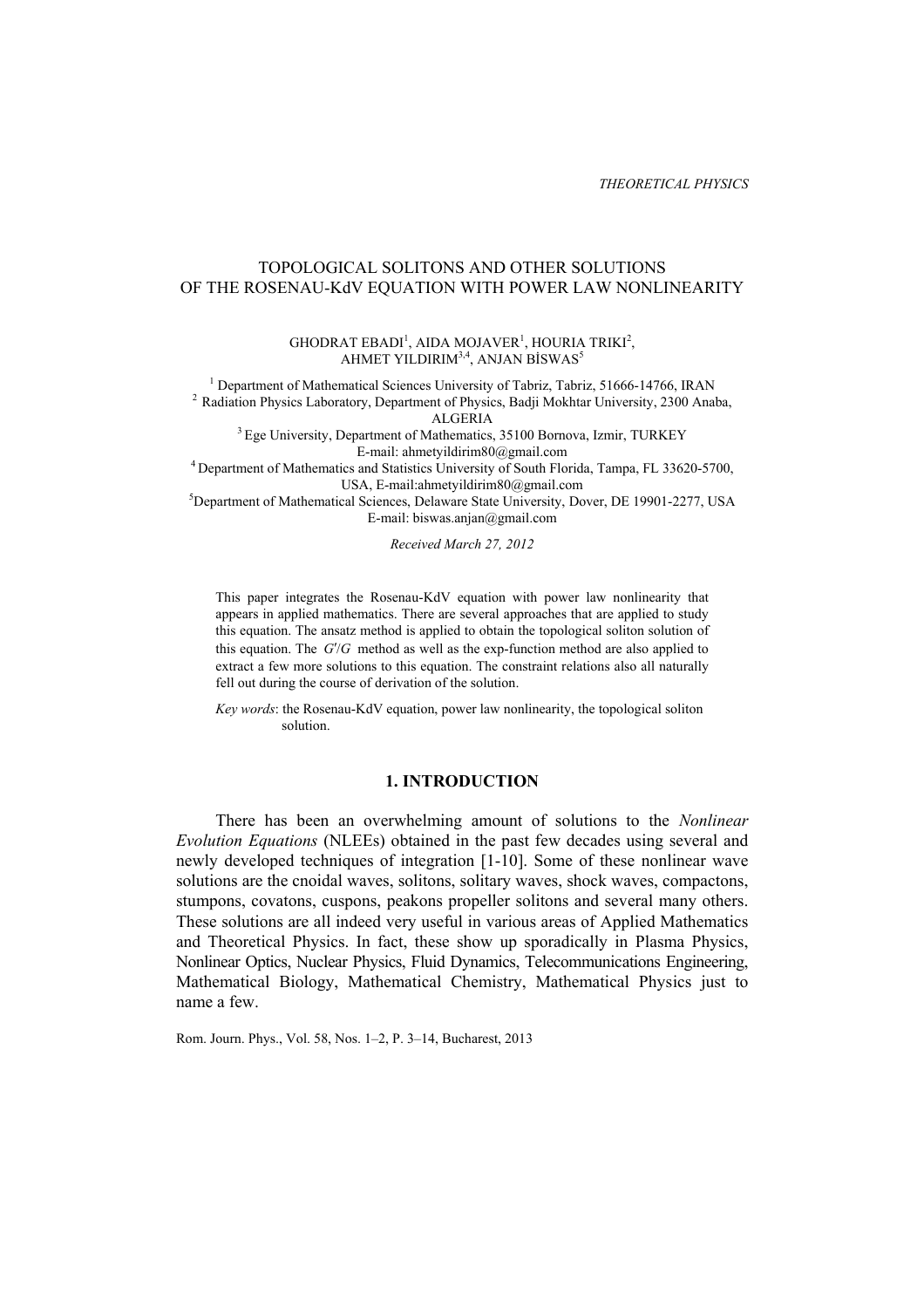In the past, there was only method of integration that was available to carry out the integration of these several NLEEs. That was known as the *Inverse Scattering Method* (IST). Till today, IST still stands as the most powerful technique of integration, provided the NLEE under study passes the Painleve test of integrability. There are several drawbacks of IST that lead to the invention of these several modern methods of integrability. These latest techniques of integration will however integrate any NLEE even if the Painleve test of integrability will fail and thus IST will no longer be applicable to integrate the equation.

In this paper there will be one such equation that will be integrated to retrieve shock wave solutions, that is also known as topological soliton solution or kinks. This is called the Rosenau-KdV (R-KdV) equation. In a generalized flavor, R-KdV equation is studied in this paper with power law nonlinearity. This will keep things on a generalized perspective. Also, this equation is not integrable by the IST as it will not pass the Painleve test of integrability. Therefore there are three modern methods of integrability that will be applied to integrate this equation. They are the ansatz method for topological solitons, the  $G/G$ -expansion method and the expfunction method integration. These methods will reveal several solutions that will be useful in the literature of NLEEs.

#### **2. TOPOLOGICAL SOLITONS**

The generalized R-KdV equation that is going to be studied in this paper is given by

$$
u_{t} + a u_{x} + b u_{xxx} + c u_{xxxx} + d(u^{n})_{x} = 0
$$
 (1)

where  $a$ ,  $b$ ,  $c$ , and  $d$  are real valued constants while for the exponent we assume that  $n \neq 0,1$ . This equation was studied before [7, 10]. The non-topological 1-soliton solution was already obtained in 2011 [7]. Several other solutions were also obtained in 2009 [7]. In this paper, the search is going to be for shock wave solution or topological 1-soliton solution to the equation (1) by using the solitary wave ansatz. The starting hypothesis is given by

$$
u(x,t) = A \tanh^p \tau \tag{2}
$$

where

$$
\tau = B(x - vt) \tag{3}
$$

and

$$
p > 0 \tag{4}
$$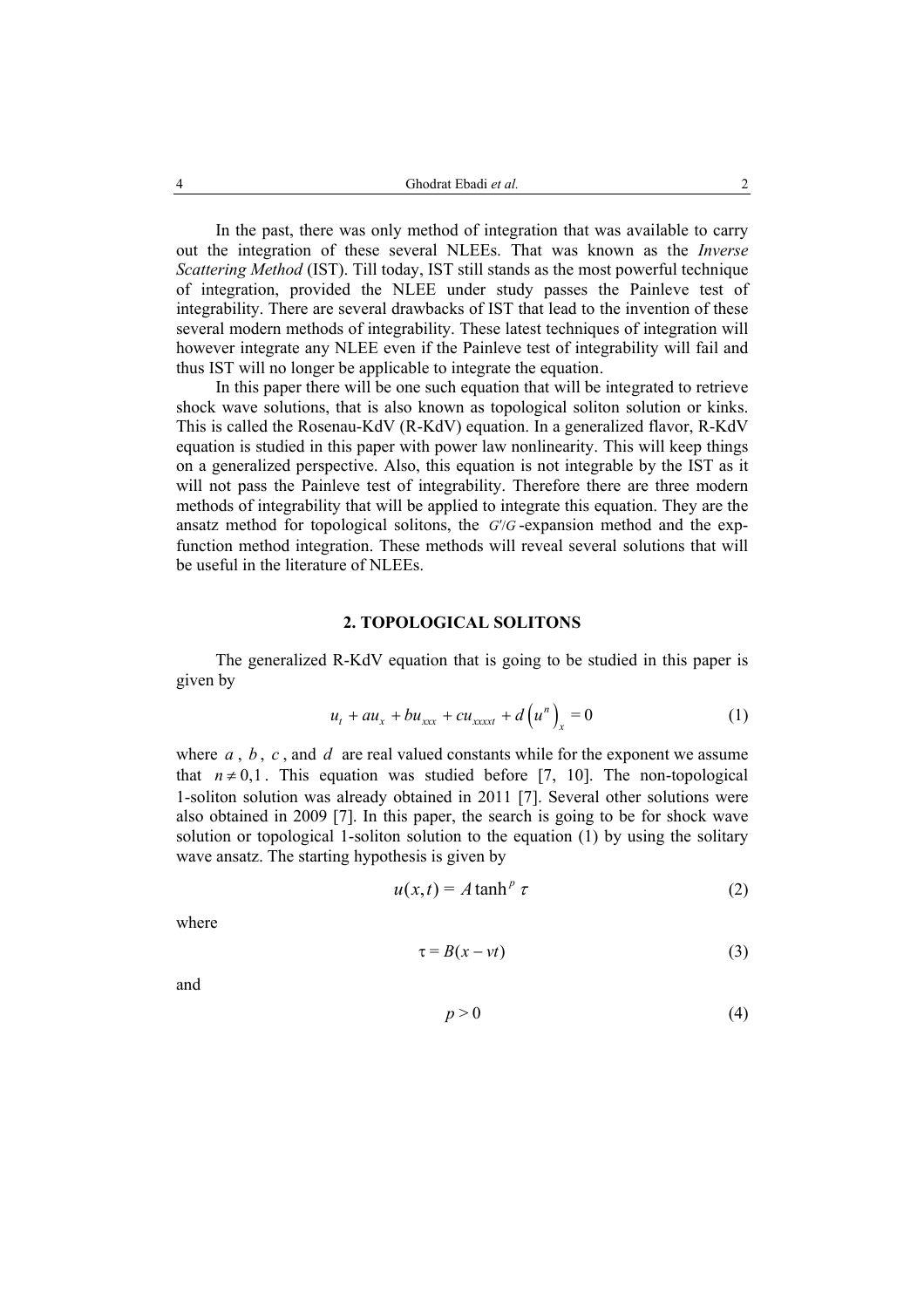for solitons to exist. Here, in (2) and (3),  $A$  and  $B$  are free parameters while  $v$  is the velocity of the wave. The unknown exponent  $p$  will be determined in term of *n* during the course of the derivation of the soliton solution to (1). Thus from (2), we have

$$
u_t = p \nu A B \left( \tanh^{p+1} \tau - \tanh^{p-1} \tau \right) \tag{5}
$$

$$
u_x = pAB \left(\tanh^{p-1} \tau - \tanh^{p+1} \tau\right) \tag{6}
$$

$$
u_{xxx} = pAB^{3} \Big[ (p-1)(p-2)\tanh^{p-3}\tau - \left\{2p^{2} + (p-1)(p-2)\right\} \tanh^{p-1}\tau + \left\{2p^{2} + (p+1)(p+2)\tanh^{p+1}\tau - (p+1)(p+2)\tanh^{p+3}\tau\right\} \qquad (7)
$$
  
\n
$$
u_{xxxx} = -pAB^{5}v \Big[ (p-1)(p-2)(p-3)(p-4)\tanh^{p-5}\tau - (p+1)(p+2)(p+3)(p+4)\tanh^{p+5}\tau
$$
  
\n
$$
-(p-1)(p-2)\left\{2p^{2} + 2(p-2)^{2} + (p-3)(p-4)\tanh^{p-3}\tau + (p+1)(p+2)\left\{2p^{2} + 2(p+2)^{2} + (p+3)(p+4)\tanh^{p+3}\tau + \frac{2(p-1)(p-2)}{p^{2} + (p-2)^{2}}\right\} + 4p^{4} + \frac{p(p-1)^{2}(p-2) + p(p+1)^{2}(p+2)}{\tanh^{p-1}\tau}
$$
  
\n
$$
-\Big[ 2(p+1)(p+2)\left\{p^{2} + (p+2)^{2}\right\} + 4p^{4} + \frac{p(p-1)^{2}(p-2) + p(p+1)^{2}(p+2)}{\tanh^{p-1}\tau} \Big]
$$
  
\n
$$
+p(p-1)^{2}(p-2) + p(p+1)^{2}(p+2)\Big] \tanh^{p+1}\tau
$$
  
\n
$$
\Big[ u^{n} \Big]_{x} = A^{n} p n B \Big( \tanh^{pn-1}\tau - \tanh^{pn+1}\tau \Big)
$$
  
\n(9)

Now substituting (5)-(9) into (1) gives

$$
p(v-a)AB\left(\tanh^{p+1}\tau-\tanh^{p-1}\tau\right)
$$
  
+ $bpAB^3\left[(p-1)(p-2)\tanh^{p-3}\tau-\left\{2p^2+(p-1)(p-2)\right\}\tanh^{p-1}\tau$   
+ $\left\{2p^2+(p+1)(p+2)\right\}\tanh^{p+1}\tau-(p+1)(p+2)\tanh^{p+3}\tau$   
- $cpAB^5v\left[(p-1)(p-2)(p-3)(p-4)\tanh^{p-5}\tau\right]$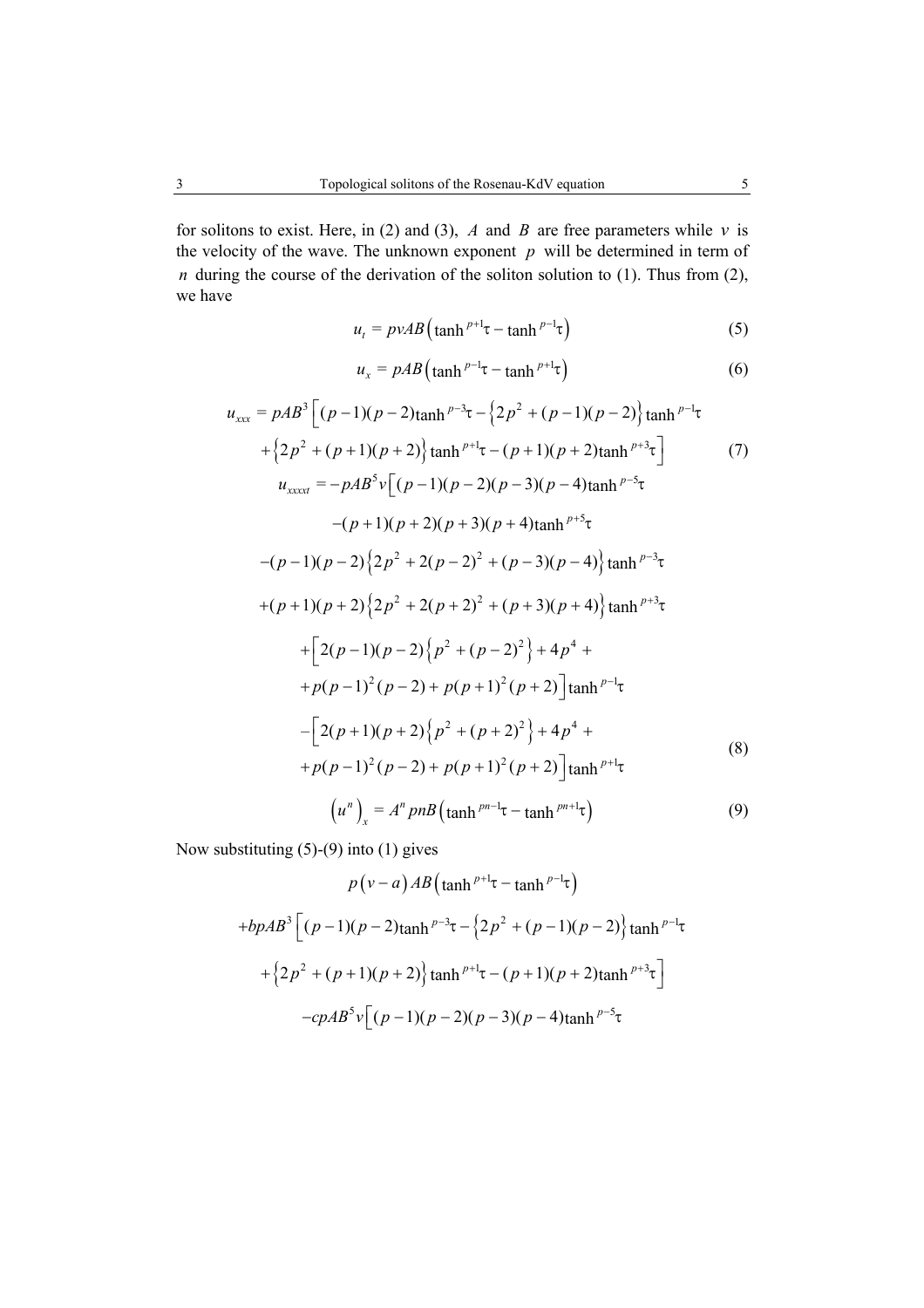$$
-(p+1)(p+2)(p+3)(p+4)\tanh^{p+5}\tau
$$
  
\n
$$
-(p-1)(p-2)\left\{2p^2+2(p-2)^2+(p-3)(p-4)\right\}\tanh^{p-3}\tau
$$
  
\n
$$
+(p+1)(p+2)\left\{2p^2+2(p+2)^2+(p+3)(p+4)\right\}\tanh^{p+3}\tau
$$
  
\n
$$
+\left[2(p-1)(p-2)\left\{p^2+(p-2)^2\right\}+4p^4+\right.
$$
  
\n
$$
+p(p-1)^2(p-2)+p(p+1)^2(p+2)\left[\tanh^{p-1}\tau\right]
$$
  
\n
$$
-\left[2(p+1)(p+2)\left\{p^2+(p+2)^2\right\}+4p^4+\right.
$$
  
\n
$$
+p(p-1)^2(p-2)+p(p+1)^2(p+2)\left[\tanh^{p+1}\tau\right]
$$
  
\n
$$
+dA^n p nB\left(\tanh^{pn-1}\tau-\tanh^{pn+1}\tau\right)=0
$$
 (10)

From (10), equating the exponents  $pn + 1$  and  $p + 5$  gives

$$
pn + 1 = p + 5 \tag{11}
$$

so that

$$
p = \frac{4}{n-1} \tag{12}
$$

which exist provided that

$$
n > 1 \tag{13}
$$

as seen from (4) and (12). Again this same value of  $p$  is obtained on equating the exponents  $pn-1$  and  $p+3$ .

Now from (10) the linearly independent functions are  $\tanh^{p+j}\tau$  for  $j = \pm 1, \pm 3, \pm 5$ . Hence setting their respective coefficients to zero yields the following system of algebraic equations:

$$
\tanh^{p-1}\tau: -p(v-a)AB - bpAB^3 \{2p^2 + (p-1)(p-2)\}
$$
  
\n
$$
-cpAB^5v \left[2(p-1)(p-2)\left\{p^2 + (p-2)^2\right\} +
$$
  
\n
$$
+4p^4 + p(p-1)^2(p-2) + p(p+1)^2(p+2) = 0
$$
\n(14)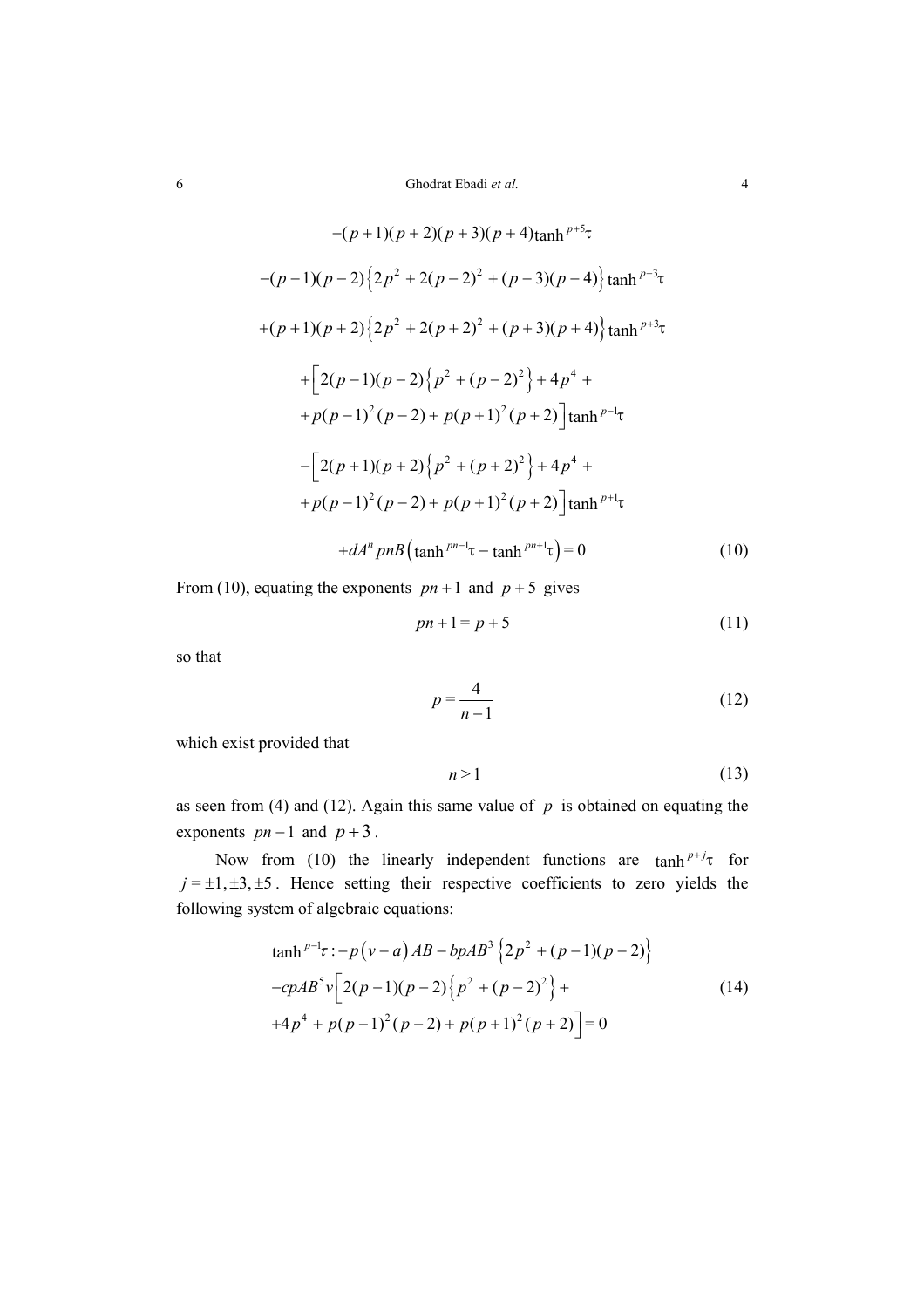$$
\tanh^{p+1}\tau : p(v-a)AB + bpAB^3 \{2p^2 + (p+1)(p+2)\} + cpAB^5v \left[2(p+1)(p+2)\{p^2 + (p+2)^2\} + 4p^4 + p(p-1)^2(p-2) + p(p+1)^2(p+2)\right] = 0
$$
\n(15)

$$
\tanh^{p+3}z: -bpAB^3(p+1)(p+2) + dA^n pnB -cpAB^5v(p+1)(p+2)\left\{2p^2 + 2(p+2)^2 + (p+3)(p+4)\right\} = 0
$$
 (16)

$$
\tanh^{p+5} \tau : +cpAB^5 \nu (p+1)(p+2)(p+3)(p+4) - dA^n p nB = 0 \tag{17}
$$

$$
\tanh^{p-3}z : +bpAB^3(p-1)(p-2) +
$$
  
\n
$$
cpAB^5v(p-1)(p-2) \times \left\{2p^2 + 2(p-2)^2 + (p-3)(p-4)\right\} = 0
$$
\n(18)

$$
\tanh^{p-5}r: -cpAB^{5}v(p-1)(p-2)(p-3)(p-4) = 0
$$
 (19)

To solve Eq. (19), we have considered the following two cases: **Case 1:**  $p-1=0$ .

This yields  $p = 1$  and therefore  $n = 5$  following to (12). Further substitution of this value into (14)-(18), respectively, gives

$$
v = \frac{a - 2bB^2}{1 + 16cB^4}
$$
 (20)

$$
v = \frac{a - 8bB^2}{1 + 136cB^4} \tag{21}
$$

and

$$
A = \left[ -\frac{6bB^2}{5d} \right]^{\frac{1}{4}}
$$
 (22)

so that the solitons will exist for

$$
bd < 0\tag{23}
$$

Now, equating the two values of the velocity  $v$  from (20) and (21) yields

$$
B = \frac{1}{2} \left[ \frac{5a}{3b} + \frac{1}{3b} \sqrt{\frac{6b^2 + 25a^2c}{c}} \right]^{\frac{1}{2}}
$$
(24)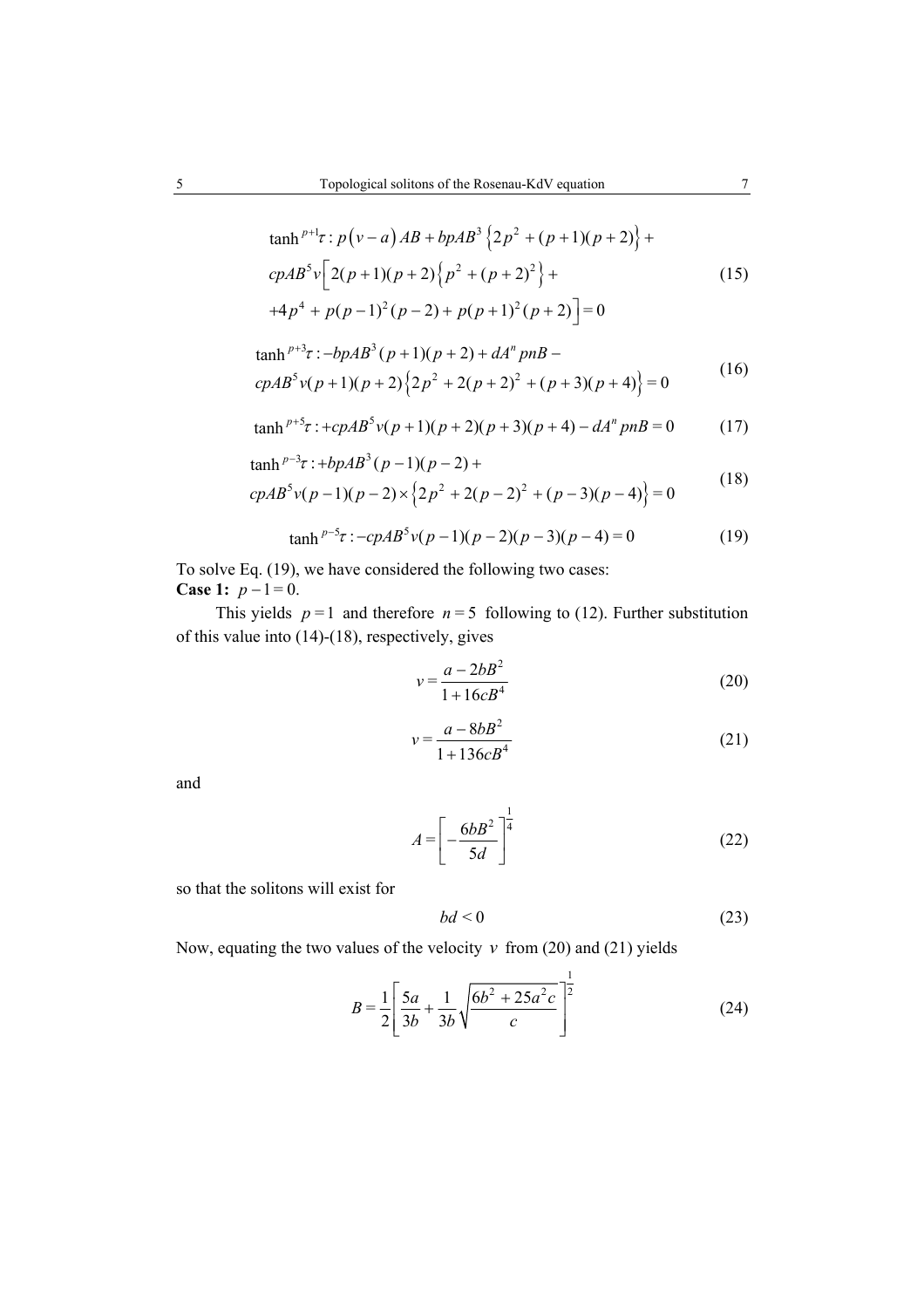which exist provided that

$$
c(6b^2 + 25a^2c) > 0
$$
 (25)

# **Case 2:**  $p - 2 = 0$

This yields  $p = 2$  and therefore  $n = 3$  following to (12). By inserting this value into  $(14)-(18)$ , we obtain

$$
v = \frac{a - 8bB^2}{1 + 188cB^4} \tag{26}
$$

$$
v = \frac{a - 20bB^2}{1 + 184cB^4} \tag{27}
$$

and

$$
A = \left[ -\frac{3b^2}{d} \right]^{\frac{1}{2}} \tag{28}
$$

which shows that solitons will exist for

$$
bd < 0 \tag{29}
$$

Now, equating the two values of the velocity  $v$  from (26) and (27) yields

$$
B = \frac{1}{2} \left[ \frac{a}{286b} + \frac{1}{286b} \sqrt{\frac{a^2c - 6864b^2}{c}} \right]^{\frac{1}{2}}
$$
(30)

which exist provided that

$$
c(a^2c - 6864b) > 0 \tag{31}
$$

Notice that the third case  $p - 3 = 0$  and the fourth case  $p - 4 = 0$  are not considered here as it does not give a unique value of the free parameter *B* .

Lastly, we can determine the topological 1-soliton solution of the generalized R-KdV equation given by (1) when we substitute (20) or (21), (22) and (24) in the soliton ansatz (2) with the respective constraints (23) and (25) for the first case of solution or we substitute  $(26)$  or  $(27)$ ,  $(28)$  and  $(30)$  in the soliton ansatz  $(2)$  with the respective constraints (29) and (31) for the second case of solution as

$$
u(x,t) = A \tanh^{\frac{4}{n-1}} [B(x - vt)]
$$
 (32)

which exist only when  $n = 3$  and  $n = 5$ .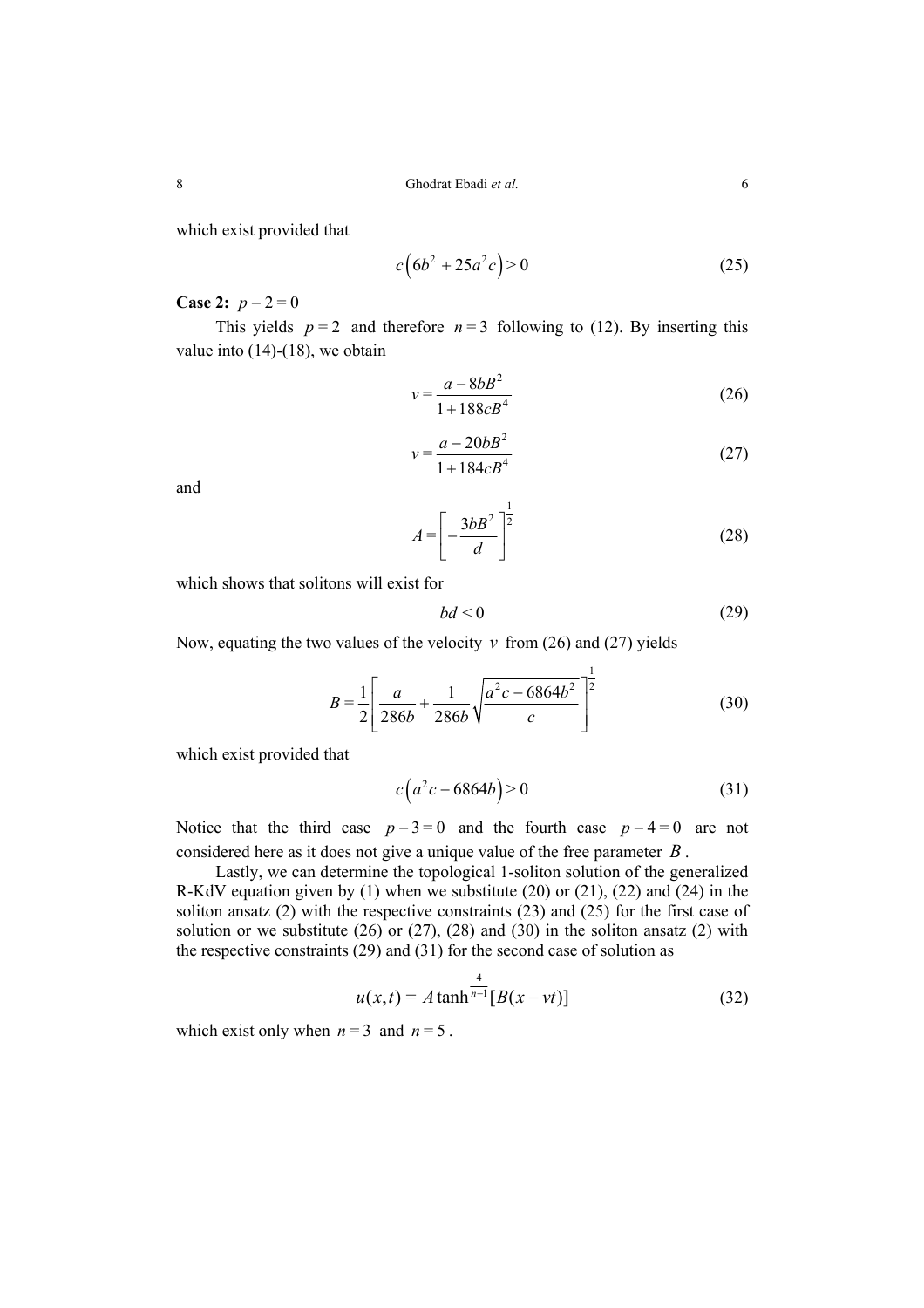# **3.**  $G'/G$  **METHOD**

In this section, we describe the main steps of the  $G'/G$ -expansion method for finding traveling wave solutions of nonlinear evolution equations.

## 3.1. DESCRİPTİON OF THE METHOD

Consider a nonlinear evolution equation, say in two independent variables  $\boldsymbol{x}$  and  $\boldsymbol{t}$ .

$$
P(u, u_x, u_t, u_{xx}, u_{tx}, u_{tt}, \cdots) = 0.
$$
\n(33)

In general, the left-hand side of eq.(33) is a polynomial in  $u$  and its various partial derivatives. The main steps of the  $G'/G$ -expansion method are: **Step 1:** By coordinates transformation

$$
u(x,t) = U(\xi), \xi = B(x - kt), \tag{34}
$$

eq.(33) can be reduced to an ordinary differential equation (ODE) for  $U(\xi)$  with

$$
Q(U, U', U'', \cdots) = 0.
$$
\n(35)

**Step 2:** We are looking for the solution of ODE (35) assume that it is expressed as

$$
U(\xi) = \sum_{i=0}^{N} a_i \left(\frac{G'}{G}\right)^i,
$$
\n(36)

where  $G(\xi)$  satisfies the second order linear ODE in the form

$$
G'' + \lambda G' + \mu G = 0,\tag{37}
$$

where  $a_i$  with  $a_N \neq 0$ ,  $\lambda$  and  $\mu$  are constants to be determined later,  $a_N \neq 0$ ; and the positive integer *N* can be determined by using the homogeneous balance between the highest order derivatives and the nonlinear terms appearing in ODE (35).

**Step 3:** Substituting (36) into eq.(35), using (37), the left-hand side of (35) can be converted into a polynomial in  $G'/G$ . Equating each coefficient of the polynomial to zero yields a system of algebraic equations for  $a_i$ ,  $k$ ,  $B$ ,  $\mu$  and  $\lambda$ .

**Step 4:** Solve the algebraic equations in the Step 3 with the aid of Maple. Substituting the values of  $a_i$ ,  $k$ ,  $B$ ,  $\mu$  and  $\lambda$  obtained into (36), one can obtain the traveling wave solutions expressed by the hyperbolic, trigonometric and rational functions of eq. (35).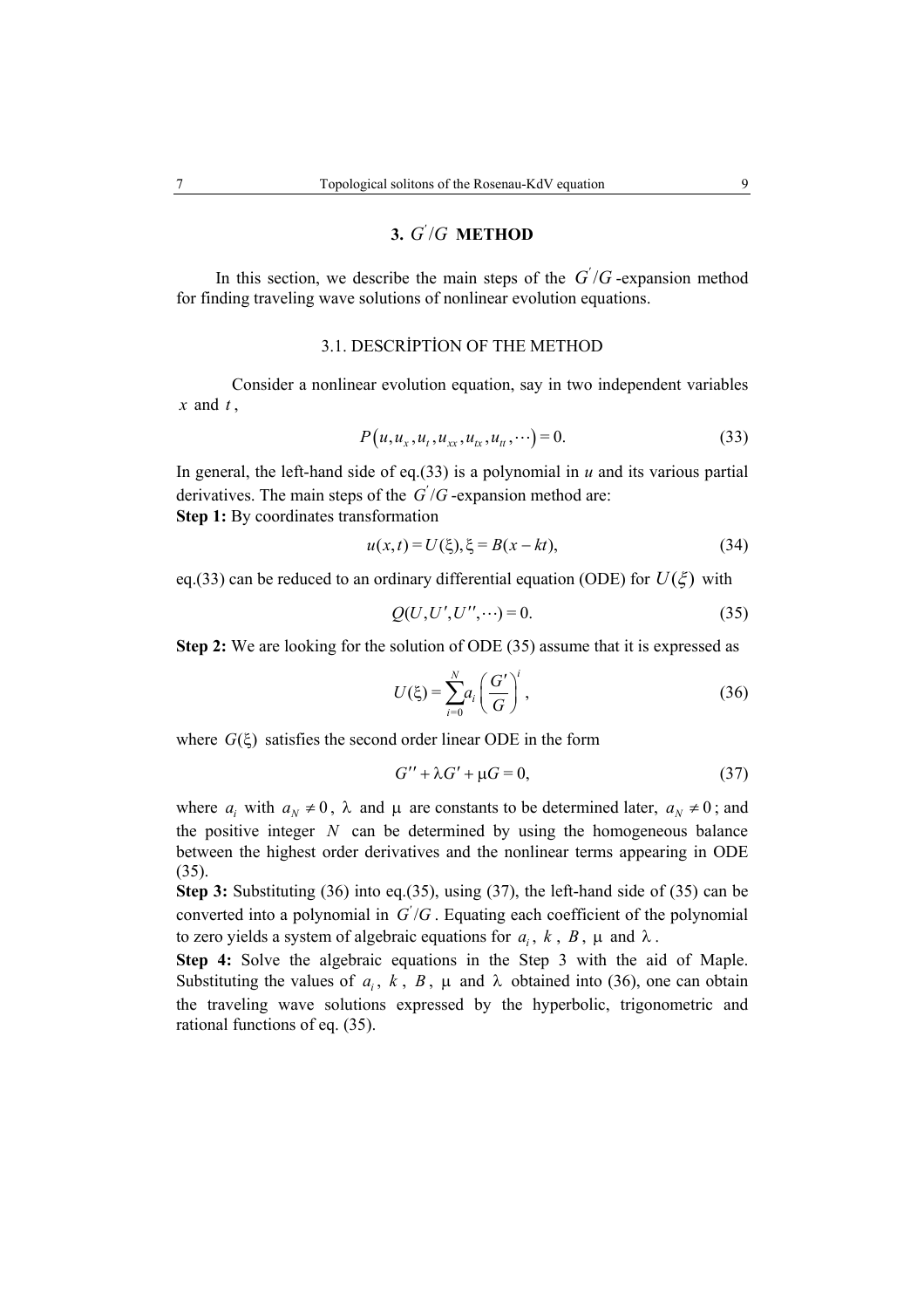## 3.2. APPLİCATİON TO R-KdV EQUATİON

In this section we will illustrate the  $G'/G$ -expansion method in detail by constructing the traveling wave solutions of the generalized R-KdV equation which is given by

$$
u_t + au_x + bu_{xxx} + cu_{xxxxt} + d(u^n)_x = 0,
$$
 (38)

where *a* , *b* , *c* , and *d* are real valued constants while for the exponent we assume that  $n \neq 0,1$ . Using the wave transformation

$$
u(x,t) = U(\xi), \xi = B(x - kt),\tag{39}
$$

and integrating once, the eq. (38) can be changed into the following ODE

$$
(a-k)U + bB2U'' - ckB4U(4) + dUn = 0.
$$
 (40)

Considering the homogeneous balance between  $U^n$  and  $U^{(4)}$  in (40), we obtain  $N = \frac{4}{n-1}$ . To obtain a closed form analytic solution we use a transformation 4

formula  $U = V^{n-1}$  that transforms eq. (40) to

$$
(a-k)(n-1)^{4}V^{4} + d(n-1)^{4}V^{8} + 4bB^{2}(5-n)(n-1)^{2}V^{2}(V')^{2}
$$
\n
$$
+8ckB^{4}(n-5)(n-3)(3n-7)(V')^{4} + 4bB^{2}(n-1)^{3}V^{3}V''
$$
\n
$$
+48ckB^{4}(5-n)(n-1)(n-3)V(V')^{2}V'' + 12ckB^{4}(n-5)(n-1)^{2}V^{2}(V'')^{2}
$$
\n
$$
+16ckB^{4}(n-5)(n-1)^{2}V^{2}V'V''' - 4ckB^{4}(n-1)^{3}V^{3}V^{(4)} = 0
$$
\n(41)

Balancing  $V^3 V^{(4)}$  with  $V^8$  in eq. (41) yields  $N = 1$ . Therefore, the solution of eq. (41) is of the form:

$$
V(\xi) = a_0 + a_1 \left(\frac{G'}{G}\right),\tag{42}
$$

where  $a_0$ ,  $a_1$  are constants and  $a_1 \neq 0$ .

Substituting (42) together with (37) into (41) and collecting all terms with the same power of  $\frac{G}{G}$ *G* ′ and setting each coefficient of the resulted polynomial to zero, we obtain a set of algebraic equations for  $a_0$ ,  $a_1$ ,  $B$ ,  $k$ ,  $d$ ,  $b$ ,  $\lambda$  and  $\mu$ .

Solving the system of algebraic equations with the aid of Maple, we obtain the following solution: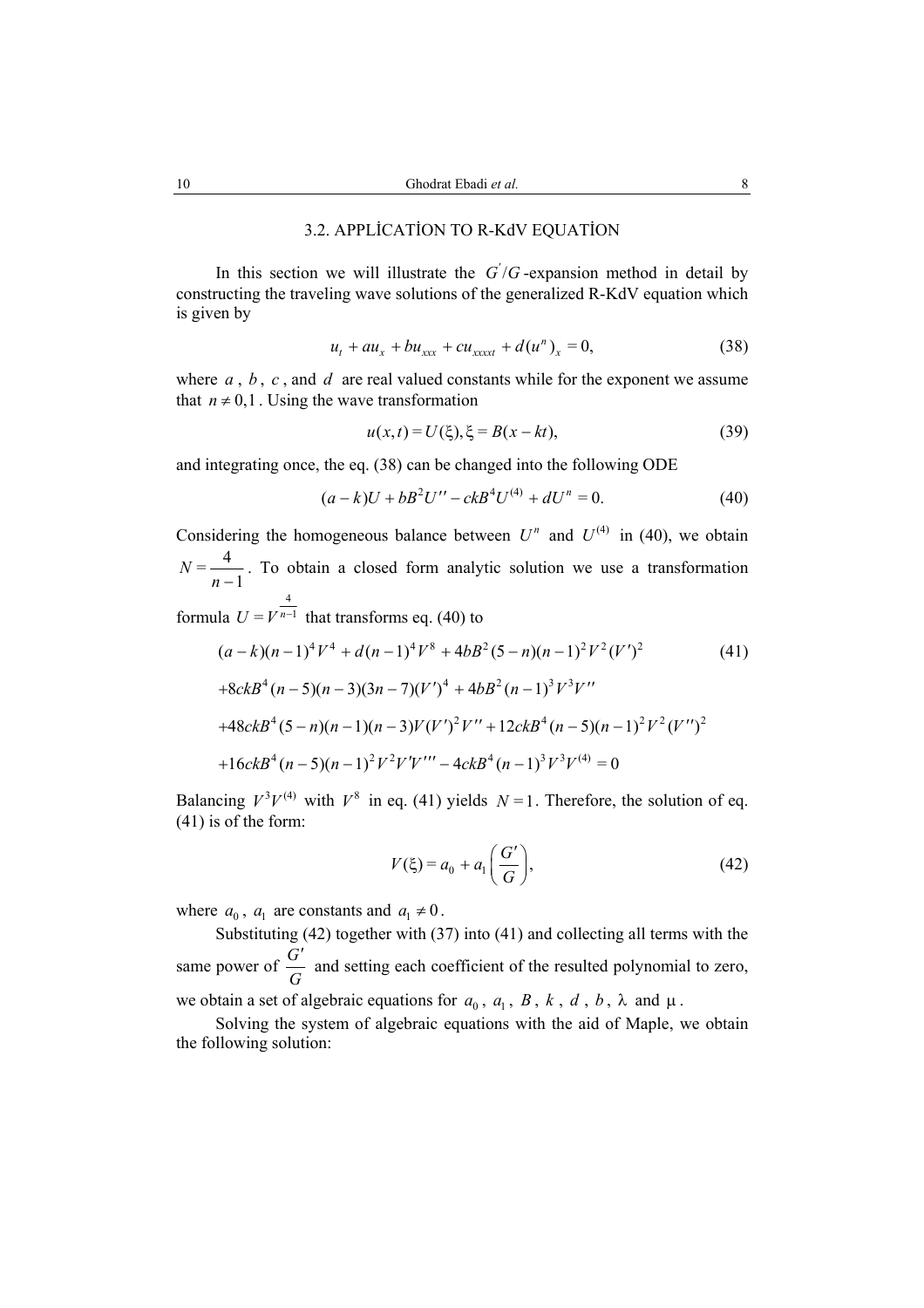$$
a_0 = \frac{1}{2} a_1 \lambda, \ a_1 = a_1. \ k = a
$$
\n
$$
B = B, d = \frac{8caB^4(n+3)(3n+1)(n+1)}{a_1^4(n-1)^4},
$$
\n
$$
b = 0, \ \mu = \frac{1}{4} \lambda^2.
$$
\n(43)

Substituting (43) into (42) gets the following traveling wave solution of the this equation.

Because  $\lambda^2 - 4\mu = 0$  then we have the following solution:

$$
V(\xi) = -\frac{a_1 c_2}{c_1 + c_2 \xi},\tag{44}
$$

and

$$
U(\xi) = \left(-\frac{a_1 c_2}{c_1 + c_2 \xi}\right)^{\frac{1}{m}},\tag{45}
$$

where in (44) and (45)  $\xi = B(x - at)$ .

#### **4. EXP-FUNCTION METHOD**

In this section, we review the expfunction method for finding the exact solutions of nonlinear partial differential equations.

# 4.1. DESCRİPTİON OF THE METHOD

Suppose that the solution of eq. (35) can be expressed in the following form:

$$
U(\xi) = \frac{\sum_{n=-c}^{d} a_n \exp(n\xi)}{\sum_{m=-p}^{q} b_m \exp(m\xi)}.
$$
 (46)

In order to determine the values of  $c$  and  $p$ , we balance the linear term of the highest order in (35) with the highest order nonlinearity. Similarly, to determine the values of *d* and *q* , we balance the linear term of the lowest order in (35) with the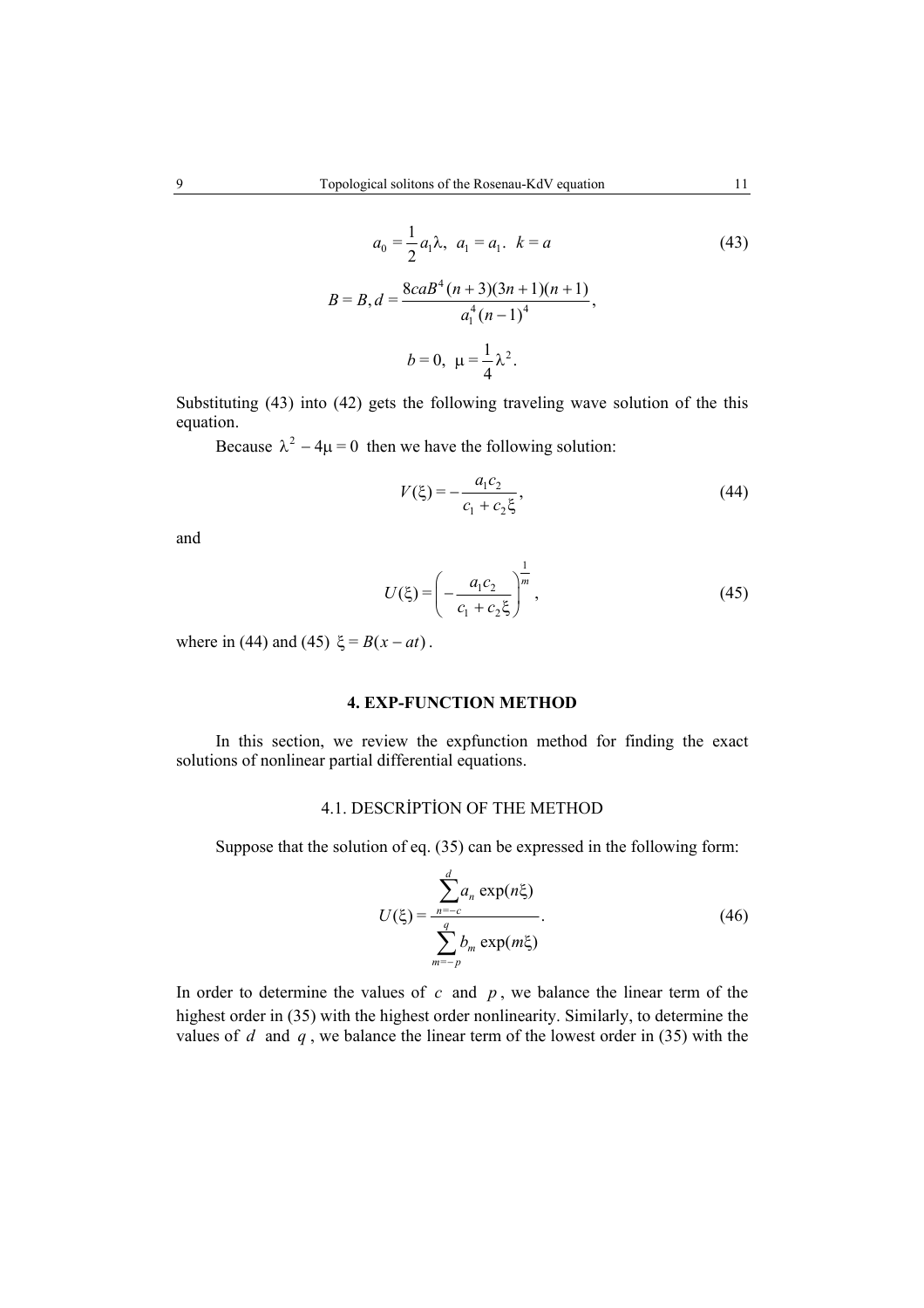lowest order nonlinear term. Substituting solution (46) into eq. (35) yields a set of algebraic equations for exp( $\xi$ ) then all coefficients of exp( $\xi$ ) have to vanish. After this separated algebraic equation, we can find  $a_n$  and  $b_m$  constants.

## 4.2. APPLİCATİON TO R-KdV EQUATİON

As in the aforementioned method using, and the transformation 4  $U = V^{n-1}$  eq. (38) becomes

$$
(a-k)(n-1)^{4}V^{4} + d(n-1)^{4}V^{8} + 4bB^{2}(5-n)(n-1)^{2}V^{2}(V')^{2}
$$
(47)  
+8ckB<sup>4</sup>(n-5)(n-3)(3n-7)(V')<sup>4</sup> + 4bB<sup>2</sup>(n-1)<sup>3</sup>V<sup>3</sup>V''  
+48ckB<sup>4</sup>(5-n)(n-1)(n-3)V(V')<sup>2</sup>V'' + 12ckB<sup>4</sup>(n-5)(n-1)<sup>2</sup>V<sup>2</sup>(V'')<sup>2</sup>  
+16ckB<sup>4</sup>(n-5)(n-1)<sup>2</sup>V<sup>2</sup>V'V''' - 4ckB<sup>4</sup>(n-1)<sup>3</sup>V<sup>3</sup>V<sup>(4)</sup> = 0.

Balancing the highest order of expfunction in

$$
V^{(4)}V^3 = \frac{c_1 \exp[(4c+15p)\xi] + \cdots}{c_2 \exp[19p\xi] + \cdots},
$$
\n(48)

with that in the nonlinear term

$$
V^8 = \frac{c_3 \exp[(8c+11p)\xi] + \cdots}{c_4 \exp[19p\xi] + \cdots},
$$
\n(49)

we have  $4c + 15p = 8c + 11p$ , and this gives  $p = c$ , where  $c_i$  are determined coefficients only for simplicity. Now, balancing the lowest order of expfunction in

$$
V^{(4)}V^3 = \frac{\cdots + d_1 \exp[-(4d + 15q)\xi]}{\cdots + d_2 \exp[19q\xi]},
$$
\n(50)

with that in the nonlinear term

$$
V^8 = \frac{\cdots + d_3 \exp[-(8d + 11q)\xi]}{\cdots + d_4 \exp[-19q\xi]},
$$
\n(51)

we have  $4d + 15q = 8d + 11q$ , and this gives  $d = q$ , where  $d_i$  are determined coefficients only for simplicity. Choosing  $p = c = 1$  and  $q = d = 1$ , eq. (46) becomes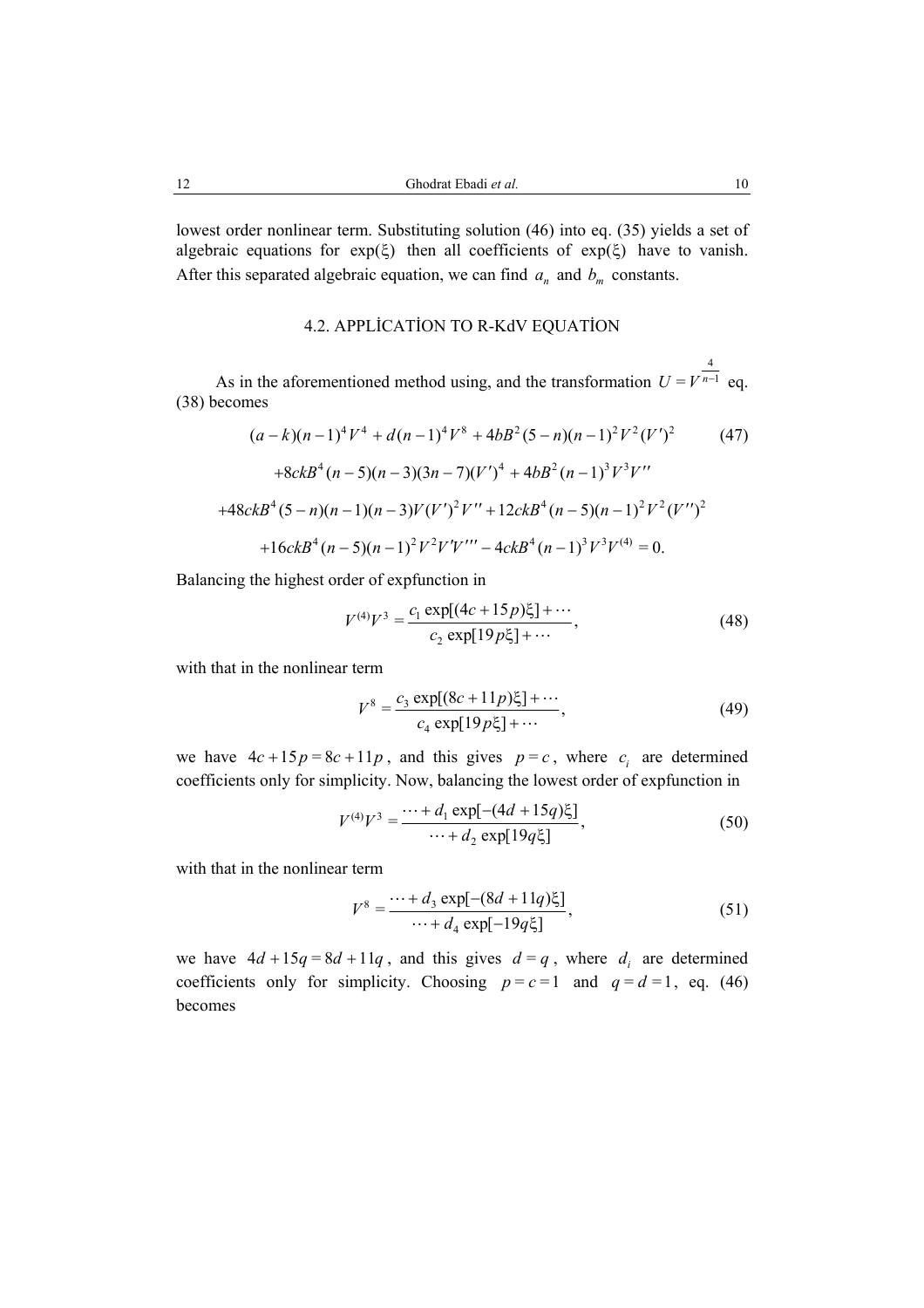$$
V(\xi) = \frac{a_{-1} \exp(-\xi) + a_0 + a_1 \exp(\xi)}{b_{-1} \exp(-\xi) + b_0 + b_1 \exp(\xi)}.
$$
 (52)

Substituting the eq. (52) into eq. (47), and equating to zero the coefficients of all powers of exp( $n\xi$ ) yields a set of algebraic equations for  $a_0, b_0, a_1, a_{-1}, b_1, a_2,$ *B* and *k* . Solving the system of algebraic equations by the help of Maple, we obtain:

$$
a_1 = 0, \ a_0 = a_0, \ a_{-1} = 0, \ b_0 = 0, \ b_1 = b_1,
$$
\n
$$
b_{-1} = b_{-1}, \ k = k, \ B = \pm \frac{\sqrt{2}a_0^2 (n-1)A}{8b_1b_{-1}b(n+3)(3n+1)(n+1)}
$$
\n
$$
k = \frac{8b_{-1}^2b_1^2b^2 (n+3)(3n+1)(n+1)}{cda_0^2(n^2+2n+5)^2}
$$
\n
$$
a = \frac{-d^2a_0^2c(n+1)(n^2+2n+5)^2 + 16b_1^4b_{-1}^4b^2 (n+1)(n+3)^2(3n+1)^2}{2cda_0^4b_1b_{-1}^2(n^2+2n+5)(3n^2+10n+3)}.
$$
\n(53)

where  $A = \sqrt{bd(n+3)(3n+1)(n+1)(n^2+2n+5)}$ .

Thus, by substituting the solutions (53) into eq. (52), the exact traveling wave solution to (47) is

$$
V(\xi) = \frac{a_0}{b_{-1}e^{-\xi} + b_1e^{\xi}},
$$
\n(54)

and

$$
U(\xi) = \left(\frac{a_0}{b_{-1}e^{-\xi} + b_1e^{\xi}}\right)^{\frac{4}{n-1}},
$$
\n(55)

where  $\xi = B(x - kt)$  in (54) and (55).

### **5. CONCLUSIONS**

This paper integrates the R-KdV equation by the aid of three methods of integration. They are the solitary wave ansatz method, the  $G/G$ -expansion method as well as the exp-function method of integration. These lead to several solutions to this equation of study. These solutions are going to be extremely useful in further analysis of this equation.